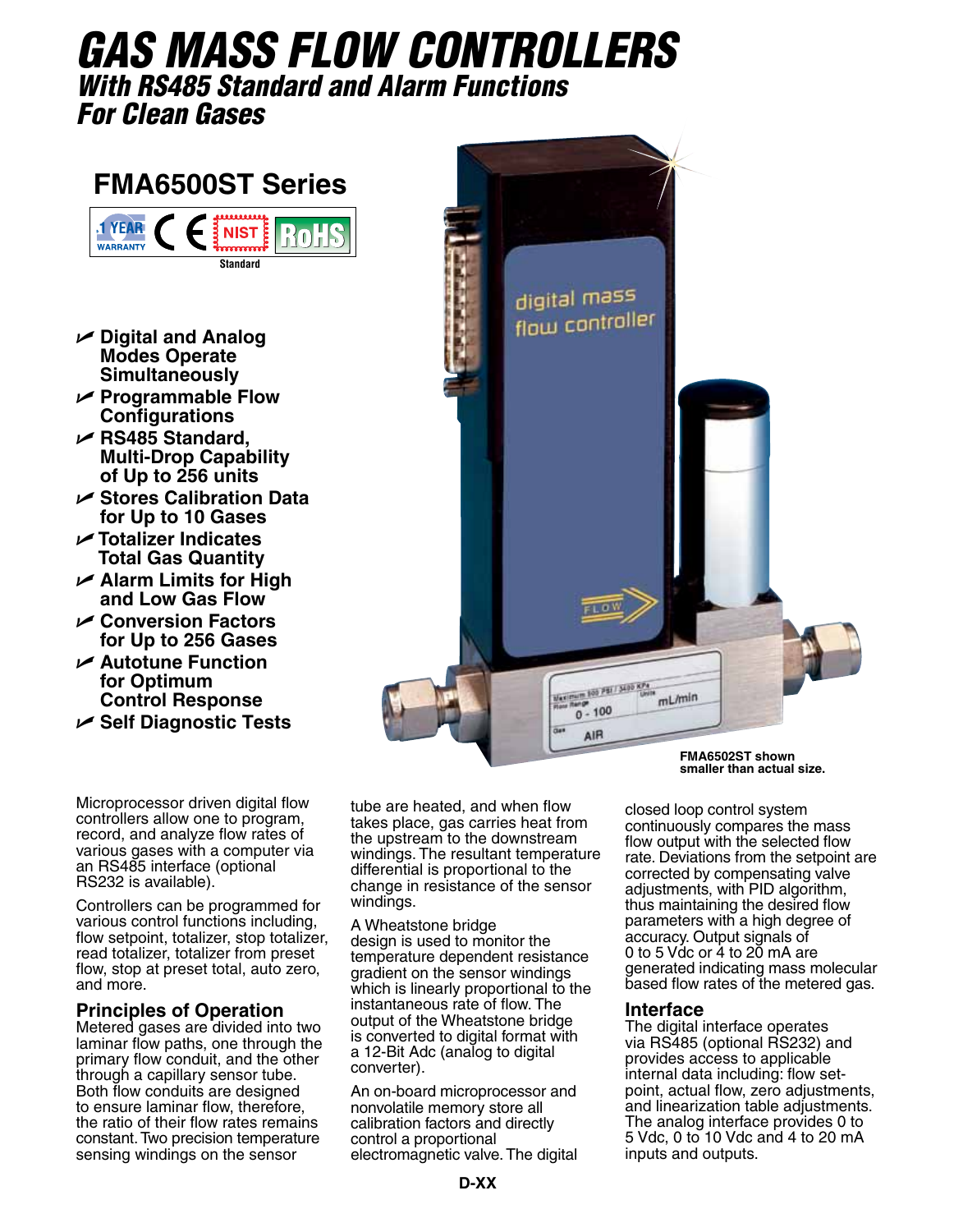# **Auto Zero**

The FMA6500ST automatically nulls the sensor zero offset whenever the flow setpoint is below 2% FS. To accommodate this feature the control valve must fully close under that condition. Provisions are made to either disable, force, or store thecurrent auto zero via digital commands.

# **Totalizer**

The firmware for the FMA6500ST provides functions to register total gas quantity. The total mass of gas is calculated by integrating the actual gas flow rate with respect to time. Digital interface commands are provided to: set the totalizer to zero, start/stop totalizing the flow, read the totalizer, start the totalizer at a preset flow, and stop the flow at a preset total.

# **Multi-Gas Calibration Option**

The FMA6500ST is capable of storing primary calibration data for up to 10 gases. This feature allows the same FMA6500ST to be calibrated for multiple gases while maintaining the rated accuracy on each.

#### **Standard 10-Point NIST Calibration**

Optional up to 9 additional 10-point calibration may be ordered at an additional cost per gas.

## **Conversion Factors**

Conversion factors for up to 256 gases are stored in the FMA6500ST. Conversion factors may be applied to any of the ten gas calibrations via digital interface commands.

## **Flow Alarms**

High and Low gas flow ALARM limits are programmed using the digital interface. Alarm conditions are reported via the digital interface or can activate the contact closure outputs.

## **Programmable Flow**

OMEGA® software supports programmable flow modes, allowing execution of custom programming of up to ten steps. Various flow configurations include ramping, linearized increasing, and decreasing modes.

#### **Autotune**

The autotune function allows the FMA6500ST to automatically optimize control response for the gas under actual process conditions. During the autotune process, the instrument adjusts PID gains for optimum step response and deter- mine key control valve characteristics (only available on units with less than 80 L/min maximum flow).

# **Contact Closure**

Two sets of dry contact relay outputs are provided to actuate user supplied equipment. These are programmable via the digital interface such that the relays can be made to switch when a specified event occurs (e.g. when a low or high flow alarm limit is exceeded or when the totalizer reaches a specified value).

#### **Valve Override**

Means are provided to force the control valve fully open (purge) or fully closed via either the analog or digital interfaces.

## **Self Diagnostics**

Whenever power is first applied, the FMA6500ST runs a series of self diagnostic tests to ensure that it is in optimum working condition.

# **Engineering Units**

The flow setpoint, measured gas flow and associated totalizer data is scaled directly in engineering units via digital interface commands. The following units of measure are supported: % of FS, mL/min, mL/hr, scfm, scfh, sL/ min, sL/hr, lbs/hr, lbs/min, and one user defined unit of measure.

#### **Leak Integrity**

1 x 10-9 smL/sec of helium maximum to the outside environment.

## **Balanced Power Supply**

The FMA6500ST operates on ±15 Vdc. The current requirements for the positive and negative power supplies are balanced such that the current in the power supply common connection is minimized. Maximum power consumption is 13.5 watts at  $\pm$ 15 Vdc.

# **Specifications**

**Accuracy (including linearity):** 15 to 25°C (59 to 77°F) and 0.7 to 4 bar (10 to 60 psia):  $\pm$ 1% of FS, 0 to 50 $^{\circ}$ C (32 to 122°F) and 0.3 to 10 bar (5 to 150 psia): ±2% of FS, ±1% of FS at a specific temperature and pressure with special calibration

**Repeatability:** ±0.15% FS **Turndown Ratio:** 50:1

**Response Time:** 0.6 to 1.0 s to within ±2% of setpoint over 20% to 100% FS **Temperature Coefficient:**

0.05% of full scale/°C or better **Pressure Coefficient:** 0.01% FS/psi (0.07 bar) or better

#### **Leak Integrity:**

1 x 10-9 smL/sec Helium maximum to the outside environment

**Optimum Gas Pressure:** 1.73 bar (25 psig)



**FMA6502ST, shown smaller than actual size.**

#### **Maximum Gas Pressure:** 34.5 bar (500 psig)

**Maximum Diff. Pressure:** 3.4 bar (50 psig) for up to 10 LPM, 2.8 bar (40 psig) for 15 LPM and greater

**Gas and Ambient Temperature:** 5 to 50°C (41 to 122°F)

**Output Signals:** Linear 0 to 5 Vdc (2000  $\Omega$  min load impedance); 0 to 10 Vdc (4000  $\Omega$  min impedance); 4 to 20 mA optional (0 to 500  $\Omega$  loop resistance)

#### **Communication Interface:**

RS485, standard; RS232, optional **Transducer Input Power:**  $±15$  Vdc, 450 mA maximum **Wetted Parts:** 316 stainless steel, 416 stainless steel, FKMO-rings Neoprene or Perfluoroelastomer

#### O-rings optional

**Connections:** Standard 1/4" compression fittings up to 30 LPM models; for 60 LPM models and greater: ³⁄₈" compression fittings

#### **Circuit Protection:**

Circuit boards have built-in polarity reversal protection; resettable fuses provide power input protection

#### **Calibration Options:**

Standard 10-point NIST calibration optional up to 9 additional 10-point calibrations may be ordered for a additional cost per gas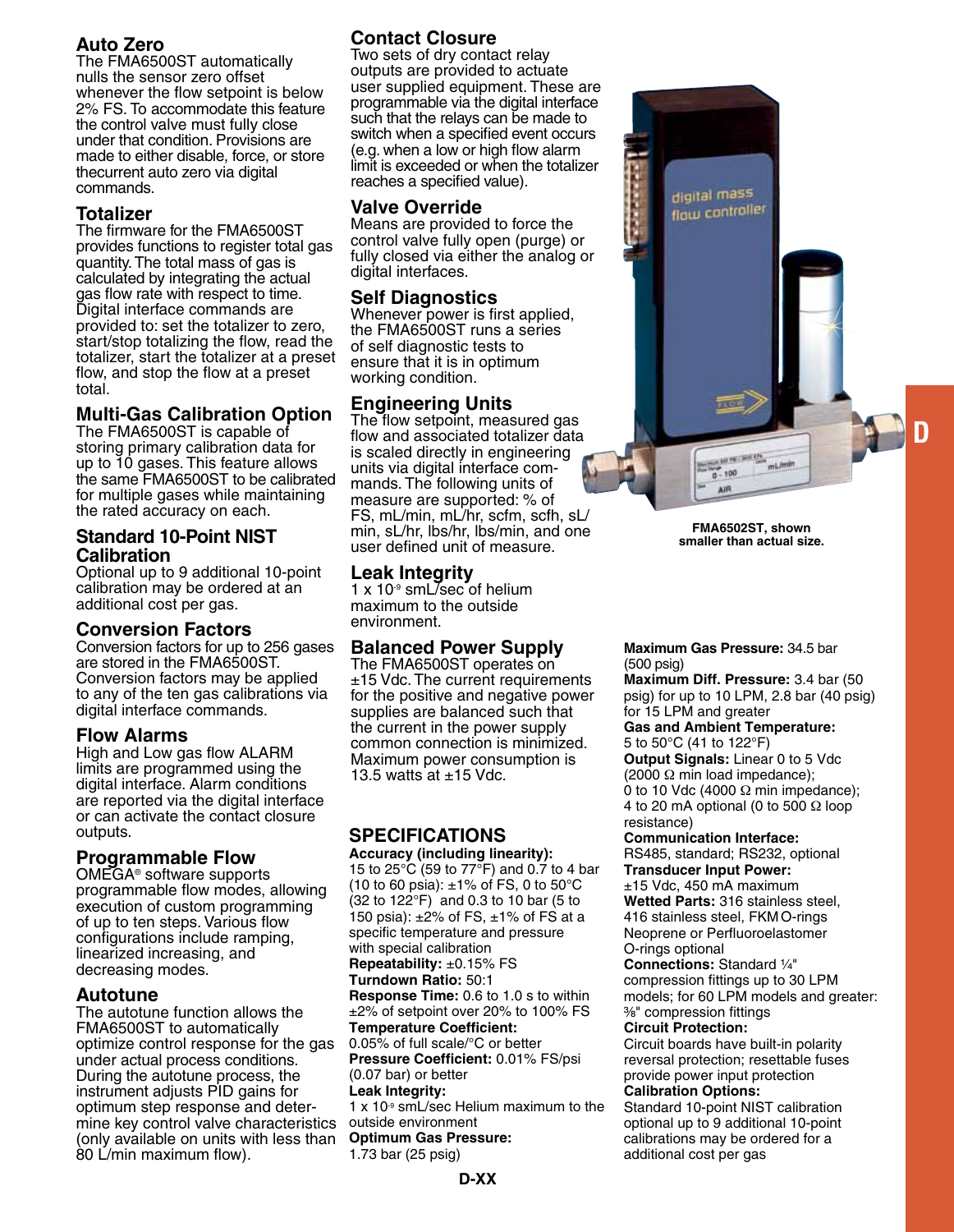#### **FMA6500ST Controller Dimensions 15 LPM and Greater FMA6500ST Controller Dimensions Up to 10 LPM**





**Standard Cable (Supplied with FMA6500ST) FMA65-C**



#### **FMA65-C15**



#### **FMA65PWA**



#### **FMA65PWC**